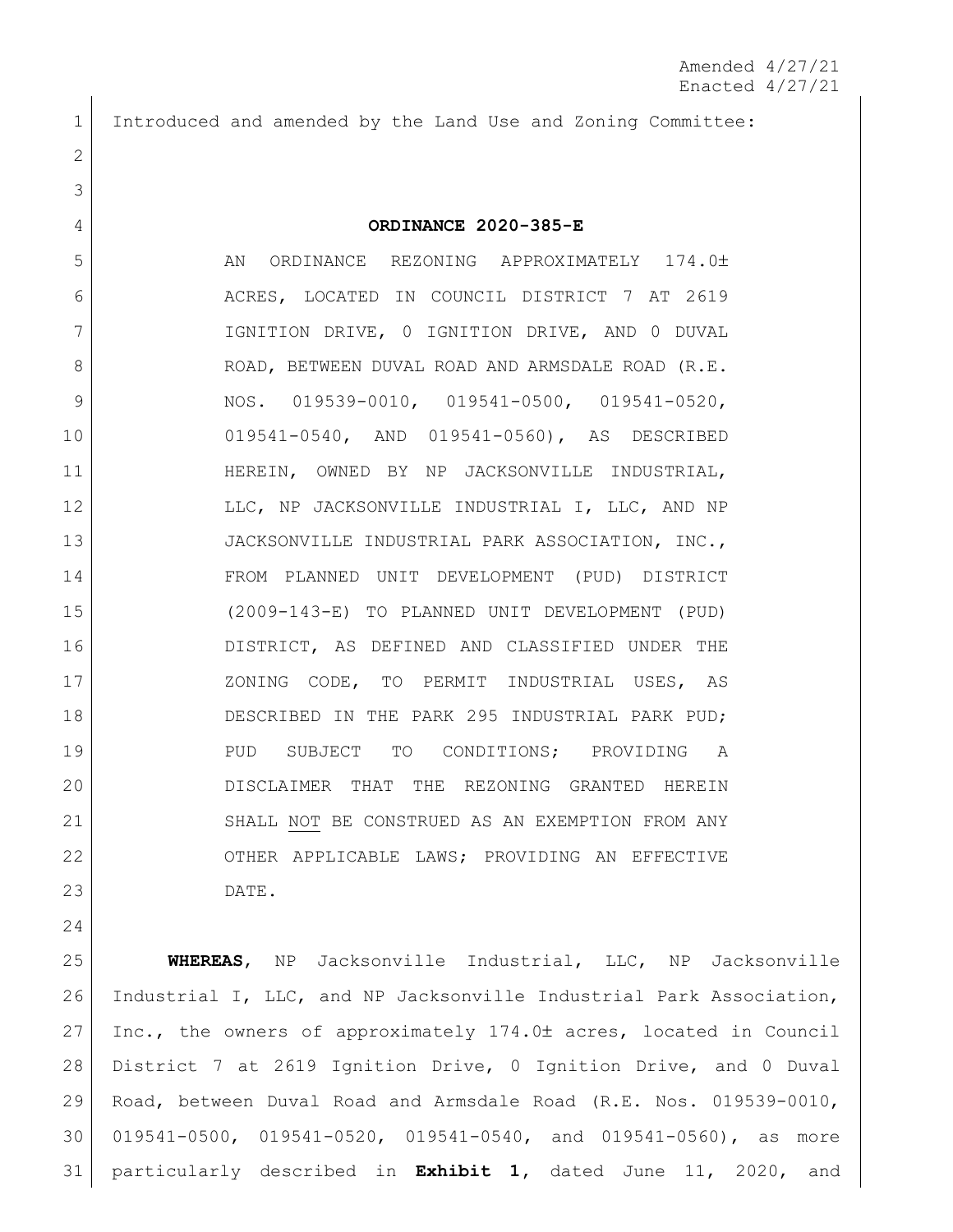graphically depicted in **Exhibit 2,** both of which are **attached hereto** (Subject Property), have applied for a rezoning and reclassification of that property from Planned Unit Development (PUD) District (2009- 143-E) to Planned Unit Development (PUD) District, as described in 5 Section 1 below; and

 **WHEREAS**, the Planning Commission has considered the application 7 and has rendered an advisory opinion; and

 **WHEREAS**, the Land Use and Zoning Committee, after due notice and public hearing, has made its recommendation to the Council; and

 **WHEREAS**, the Council finds that such rezoning is: (1) consistent with the *2030 Comprehensive Plan*; (2) furthers the goals, objectives and policies of the *2030 Comprehensive Plan*; and (3) is not in 13 conflict with any portion of the City's land use regulations; and

 **WHEREAS**, the Council finds the proposed rezoning does not adversely affect the orderly development of the City as embodied in the Zoning Code; will not adversely affect the health and safety of residents in the area; will not be detrimental to the natural environment or to the use or development of the adjacent properties in the general neighborhood; and will accomplish the objectives and meet the standards of Section 656.340 (Planned Unit Development) of 21 the Zoning Code; now, therefore

**BE IT ORDAINED** by the Council of the City of Jacksonville:

 **Section 1. Property Rezoned.** The Subject Property is hereby rezoned and reclassified from Planned Unit Development (PUD) District (2009-143-E) to Planned Unit Development (PUD) District. This new PUD district shall generally permit industrial uses, and is described, shown and subject to the following documents, **attached hereto**:

**Exhibit 1** – Legal Description dated June 11, 2020.

**Exhibit 2** – Subject Property per P&DD.

 $-2 -$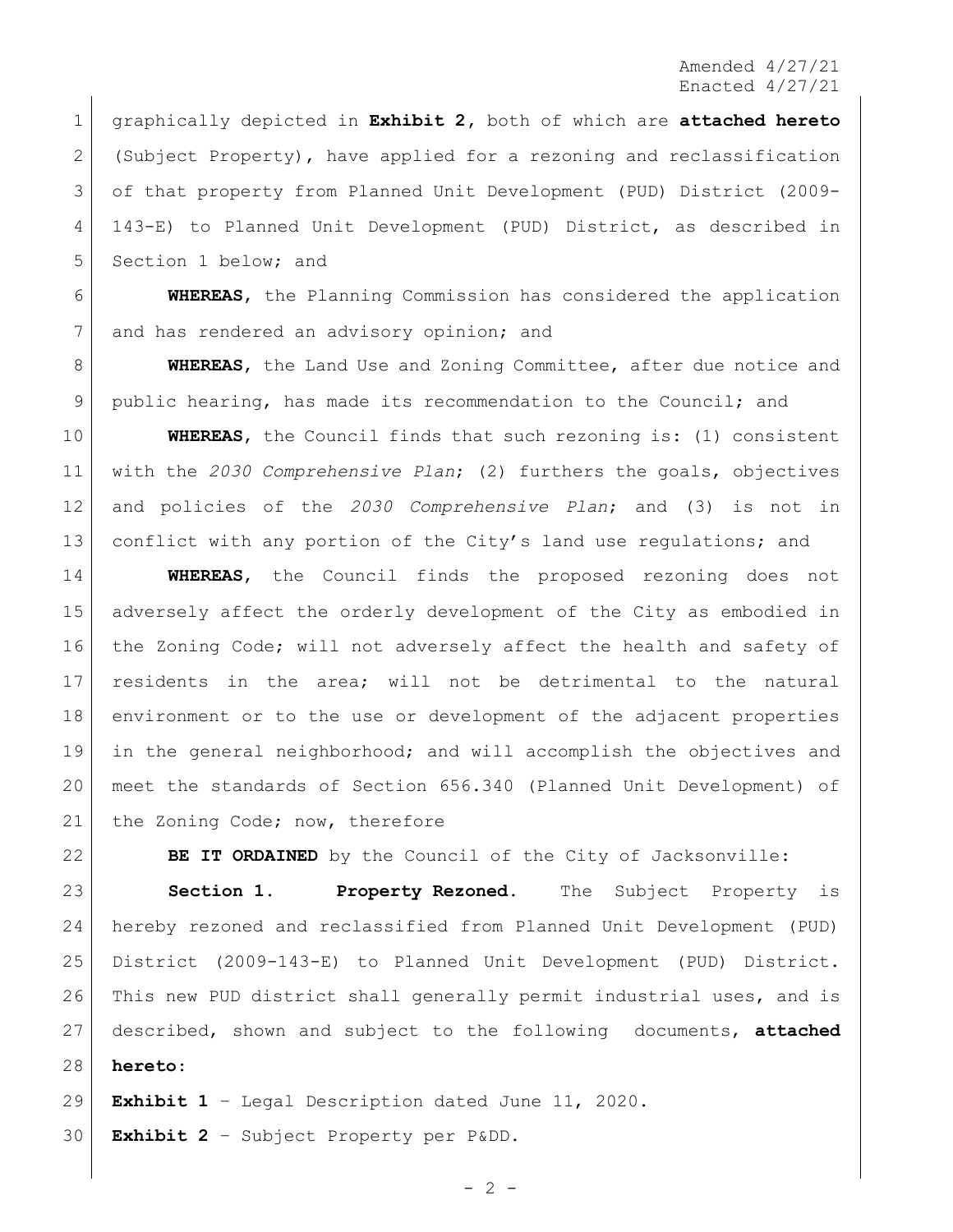**Revised Exhibit 3** – Revised Written Description dated April 15, 2021. **Revised Exhibit 4** – Revised Site Plan dated March 15, 2021.

 **Section 2. Rezoning Approved Subject to Conditions.** This rezoning is approved subject to the following conditions. Such conditions control over the Written Description and the Site Plan and may only be amended through a rezoning.

 (1) A traffic study must be provided for the proposed intersection with Duval Road. The study shall have a signal warrant analysis and a left and right turn lane analysis. Any required improvements at the proposed intersection will be the responsibility of the developer. The traffic study shall also have a traffic impact analysis for all the existing ramps at the Interstate 295/Duval Road interchange.

 (2) All uses in the development may share the following signs: (a) West side of Duval Road - one externally illuminated monument sign not to exceed 200 square feet and 30 feet height; (b) East side of Duval Road - one externally illuminated monument sign not to exceed 200 square feet and 30 feet height; (c) I-295 right- of-way - three externally illuminated monument signs not to exceed 20 200 square feet each and 30 feet in height, spaced no closer than 200 feet apart; (d) Interior buildings - one internally or externally illuminated monument sign not to exceed 30 square feet and six feet 23 in height for each building.

 (3) The developer shall provide a forty-foot-wide landscape buffer along I-295 containing at least one tree (at least 2.5-inch caliper) for every 30 linear feet of roadway frontage in addition to the ten-foot-wide vehicle use area buffer and plantings otherwise required by *Ordinance Code* (retaining existing plant material may be 29 used toward this requirement).

(4) Adjacent to residential property, the developer shall

- 3 -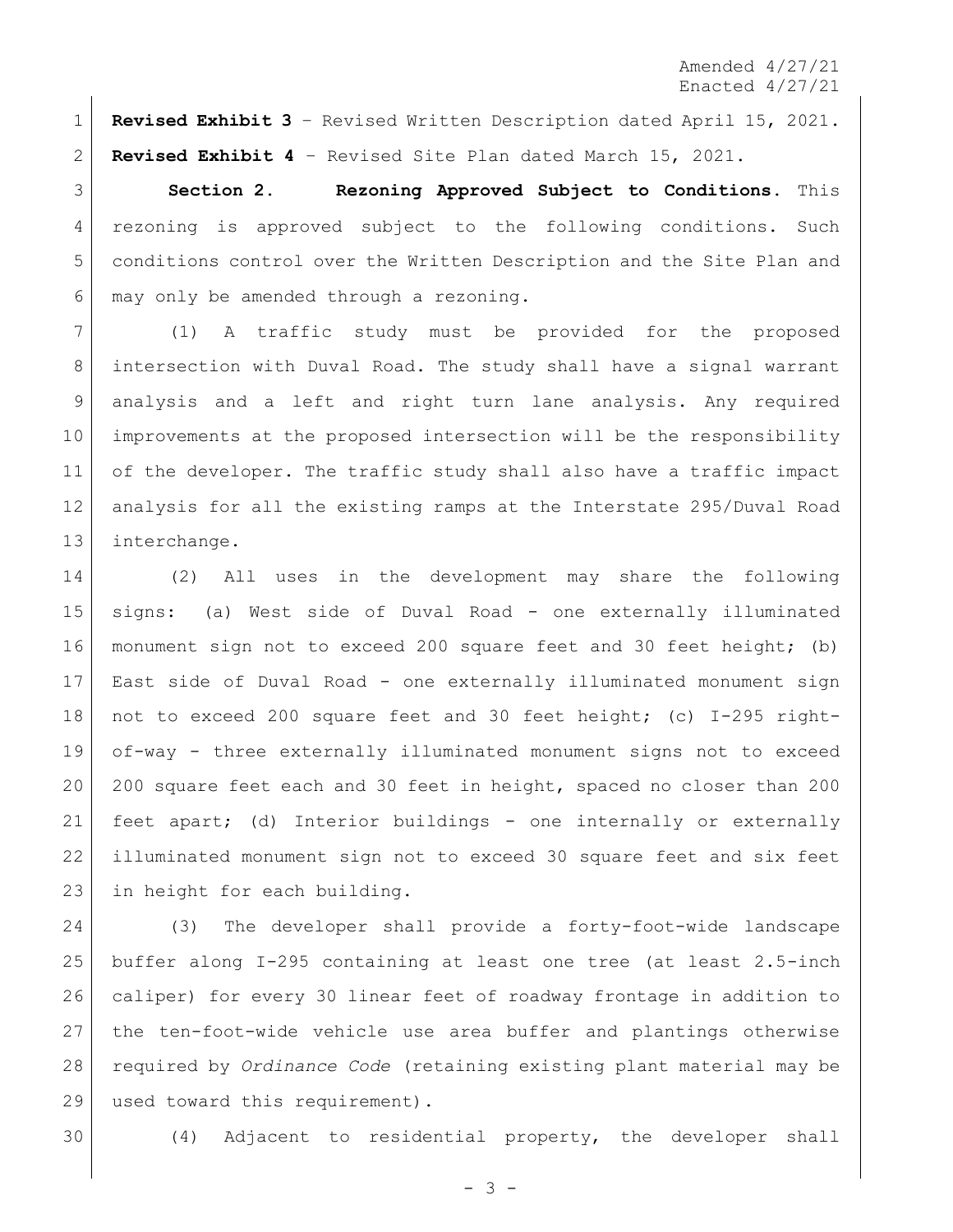provide a ten-foot-wide undisturbed natural buffer with a six-foot- high berm in addition to the vegetated buffer described in the Written Description.

 (5) The applicant shall remediate offsite drainage impacts from the Subject Property, subject to the review and approval of the Planning and Development Department. Development pursuant to this new PUD shall not proceed until the offsite drainage impacts have 8 been remediated.

 **Section 3. Owner and Description.** The Subject Property 10 is owned by NP Jacksonville Industrial, LLC, NP Jacksonville Industrial I, LLC, and NP Jacksonville Industrial Park Association, Inc., and is legally described in **Exhibit 1, attached hereto**. The 13 agent is Andrew Burrer, 4805 Montgomery Road, Suite 310, Cincinnati, OH 45212; (419) 320-5956.

 **Section 4. Disclaimer.** The rezoning granted herein shall **not** be construed as an exemption from any other applicable local, state, or federal laws, regulations, requirements, permits or approvals. All other applicable local, state or federal permits or approvals shall be obtained before commencement of the development 20 or use and issuance of this rezoning is based upon acknowledgement, 21 representation and confirmation made by the applicant(s), owner(s), developer(s) and/or any authorized agent(s) or designee(s) that the subject business, development and/or use will be operated in strict compliance with all laws. Issuance of this rezoning does **not** approve, promote or condone any practice or act that is prohibited or 26 restricted by any federal, state or local laws.

 **Section 5. Effective Date.** The enactment of this Ordinance shall be deemed to constitute a quasi-judicial action of the City Council and shall become effective upon signature by the Council 30 President and the Council Secretary.

 $- 4 -$